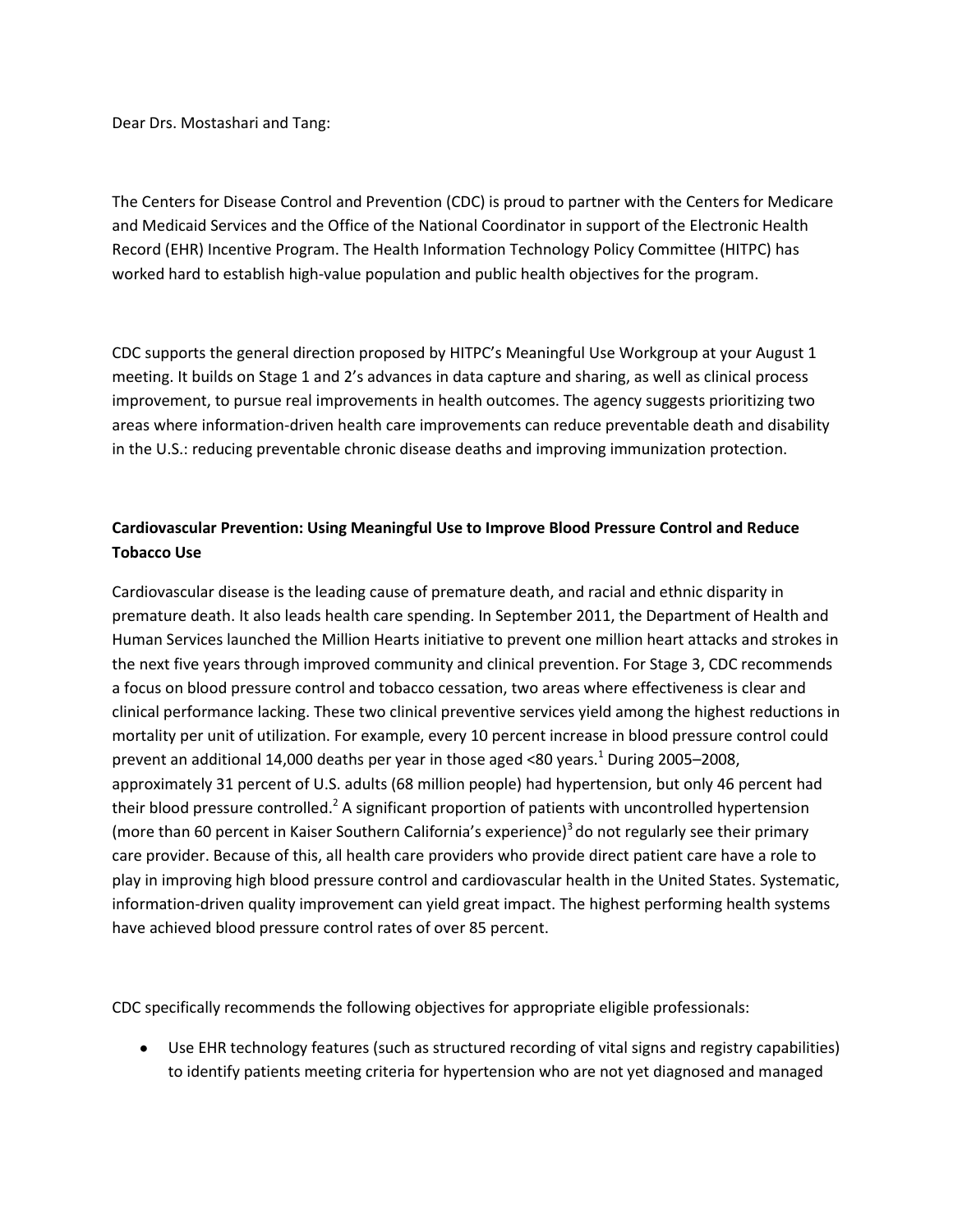for the disorder. In some studies, up to 30 percent of patients with hypertension remain undiagnosed.

- Use EHR technology features (registries, clinical decision support, patient reminders) to achieve improvements in hypertension control across their practice.
- Report the adequacy of blood pressure control in their practice populations using NQF measure 0018. In Stage 1 and the NPRM for Stage 2 this is a menu (optional) "core" clinical quality measure. Because of its importance to the Million Hearts focus, it should be made mandatory in Stage 3.
- Eligible professionals and hospitals should use EHR technology to refer tobacco users to public health sponsored tobacco quit-line services. This objective could potentially be supported using the recommended new objective establishing the capacity to exchange referral documents (recommendation SGRP3-03). Because of the importance of tobacco cessation to the Million Hearts campaign, an objective should specifically include quit-line referrals.

Reducing tobacco use is critical to achieving the Million Hearts goal, and **CDC opposes retiring the objective that eligible professionals and hospitals record patient smoking status in the EHR**. Eligible professionals and hospitals need to record and respond to tobacco use in patients, whether or not they have elected to report on the smoking-cessation clinical quality measure. CDC understands the need to revise the associated specification to make this EHR data harmonious with that used in tobacco-related clinical quality measures and clinical decision support, and so it better reflects non-cigarette tobacco use and tobacco use by minors.

## **Immunization**

Immunization is one of the best validated and cost-effective public health interventions. Over the past 15–20 years, investments in immunization information systems (i.e., immunization registries) have enabled health care providers to report and obtain information about their patients' immunization status. Stages 1 and 2 of the meaningful use program establish conditions enabling EHRs to automatically report immunizations to these registries. In Stage 3 it is time to "close the loop" by requiring that EHRs be able to automatically retrieve information from immunization registries. This will allow eligible professionals and hospitals to obtain needed information to provide and improve vaccination rates for their patients without having to manually log into immunization registries. The agency strongly concurs with the Meaningful Use Workgroup recommendations SGRP4-1a and 1b, establishing the capacity to receive a patient's immunization history and access patient-appropriate recommendations for additional immunization. Both capabilities will help clinicians improve immunization protection for both individual patients and their communities.